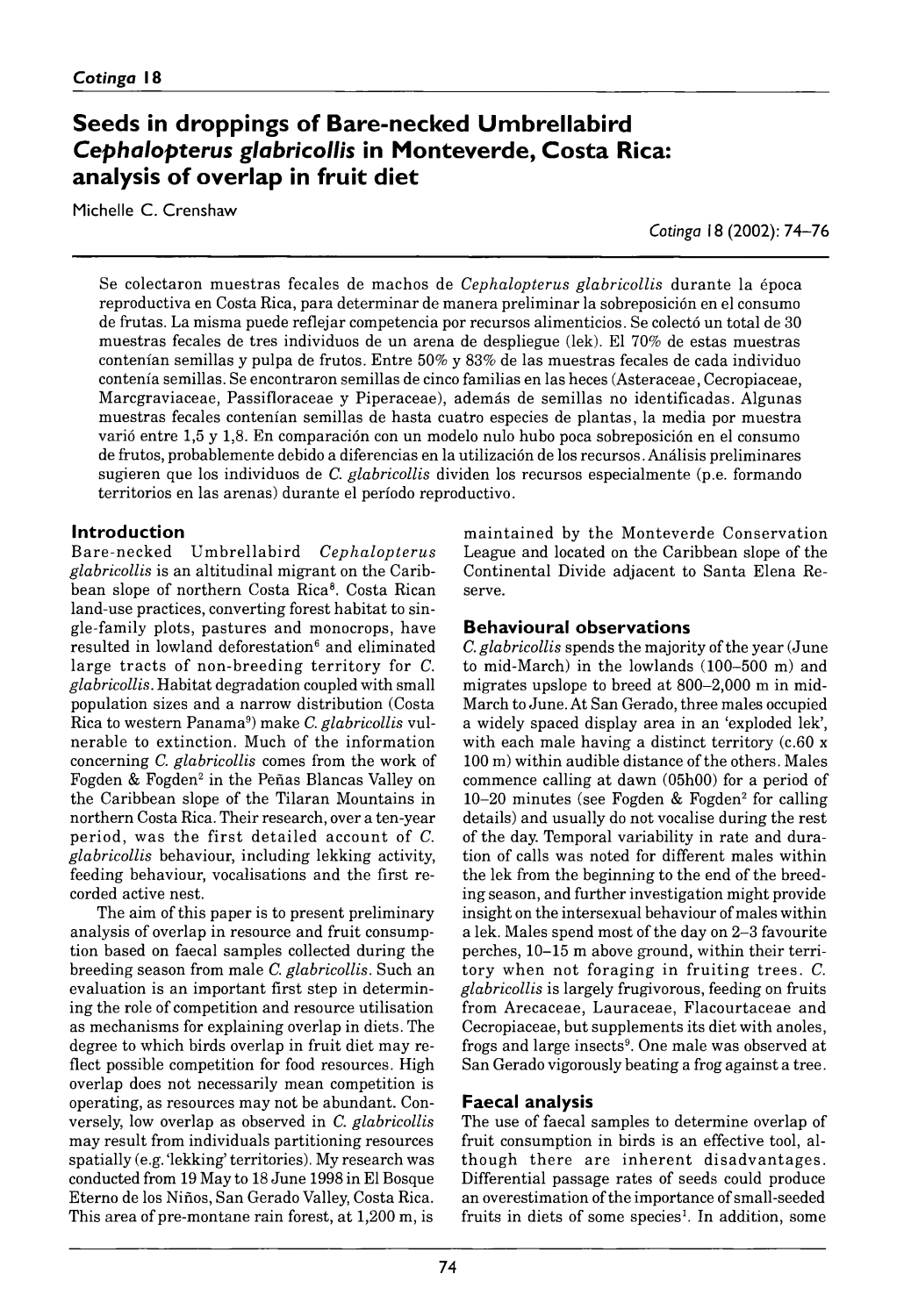seeds are regurgitated rather than defecated, resulting in an underestimation of those fruits in the diet. Analysis of faecal samples is not prone to the biases intrinsic in direct observation of fruit consumption. Often, visual records of fruit consumption are incomplete, owing to difficulties in observing birds through dense vegetation. Faecal sample analysis when used properly provides an unbiased technique with which to compile quantitative data to determine overlap in fruit consumption.

To quantify diet, faecal samples were collected on 19 May–18 June 1998 from leaves of understorey plants after observing a male defecate. These samples were individually wrapped in filter paper, labelled and stored in small plastic bags for subsequent identification. A dissecting scope was used to separate seeds from each sample and a reference collection established for identification to genus or species. A total of 30 faecal samples was collected: eight, 16 and six from males A, B and C. Seeds and pulp occurred in 70% of all faecal samples, while pulp alone appeared in 30%. Only three samples contained insect exoskeleton fragments (two from male A and one from male B).

Individual faecal samples contained seeds from as many as four species of plants with two or fewer species being the norm. Seeds of at least five families and one unknown family were identified: Asteraceae, *Asteracea* sp.; Cecropiaceae, *Cecropia polyphlebia*; M arcgraviaceae, *M arcgravia* sp.; Passifloraceae, *Passiflora* sp.; Piperaceae, *Piper* sp.; and one unknown. Male B possessed the most samples containing seeds from all six families, except Piperaceae. No significant difference was found in plant species diversity among males A, B and C when using a rarefaction simulation.

Analysis of overlap in fruit consumption was performed running simulations  $(1,000$  repetitions) on EcoSim<sup>4</sup> using a Pianka Index and randomisation algorithm 1, which replaces the observed utilisations with a uniform random variate. This assumes that utilisation of any resource item is possible and equiprobable5. The observed mean (0.56) was significantly less than the expected null mean  $(0.78, p < 0.05)$ , indicating a low fruit consumption overlap among *C. glabricollis* males. It is unlikely that each resource is equally available within each male's territory, resulting in intraspecific differences.

### **Discussion**

Null models are useful in determining whether observed niche overlap is more or less than expected by chance, but do not distinguish between ecological niche shifts and evolutionary character displacement<sup>7</sup>. It is not possible to infer the mechanisms responsible for higher or lower overlap in fruit diet without quantitative data on resource abundance. High overlap in fruit diet may reflect an over-abundance of resources or the absence of competition3. Conversely, low overlap in fruit diet could result from competition or from differences in resource availability.

Low overlap in fruit diet consumption among male *C. glabricollis* provides the framework for further investigation of the relationships between intrasexual competition and resource utilisation. Determination of foraging strategies (e.g. whether males leave their territory to forage) is essential to the interpretation of these relationships. If *C. glabricollis* males forage solely within their territory, then low overlap may simply reflect differences in food resource availability. Given that males provide no parental care, the establishment of territories may reflect competition for access to females in an 'exploded lek' system. Direct competition for territories may indirectly influence low overlap of fruit diet of *C. glabricollis* males. Differences in availability and diversity of food resources within lekking' territories may result in differences in utilisation of these resources, resulting in low overlap in fruit consumption. Further research, conducted over longer periods, is necessary to determine *C. glabricollis* foraging habits and to corroborate this hypothesis.

Conversion of tropical forests to single-family plots, monocrops or extensive cattle pastures is increasingly prevalent in this region of Central America. Understanding the relationship between land-use changes in habitat structure and *C*. *glabricollis* populations is increasingly important in their acquisition of resources (e.g. fruit and lekking' territories). With a population estimated at 80–100 individuals in the Peñas Blancas Valley<sup>2</sup>, active management of critical habitat is essential for the conservation of *C. glabricollis* in Costa Rica.

### **A c k n o w l e d g e m e n t s**

I thank the Monteverde Conservation League for permission to work in San Gerado and providing invaluable logistical assistance. M. Araya shared her knowledge of Costa Rican natural history with me. W. Haber and W. Zuchowski provided assistance with seed identification. Drs. J. G. Blake, P. Bronkow and P. L. Osborne made helpful suggestions on earlier drafts. I thank B. Loiselle for her encouragement and constructive advice throughout this study. Funding came from the Kent Tomazi Scholarship and International Center for Tropical Ecology at the University of Missouri–St. Louis.

### **References**

- 1. Blake, J. G. & Loiselle, B. A. (1992) Fruit in the diets of Neotropical migrant birds in Costa Rica. *Biotropica* 24: 200–210.
- 2. Fogden, M. P. L. & Fogden, P. M. (1997) Notes on the behaviour of Bare-necked Umbrellabird *Cephalopterus glabricollis* in the Monteverde